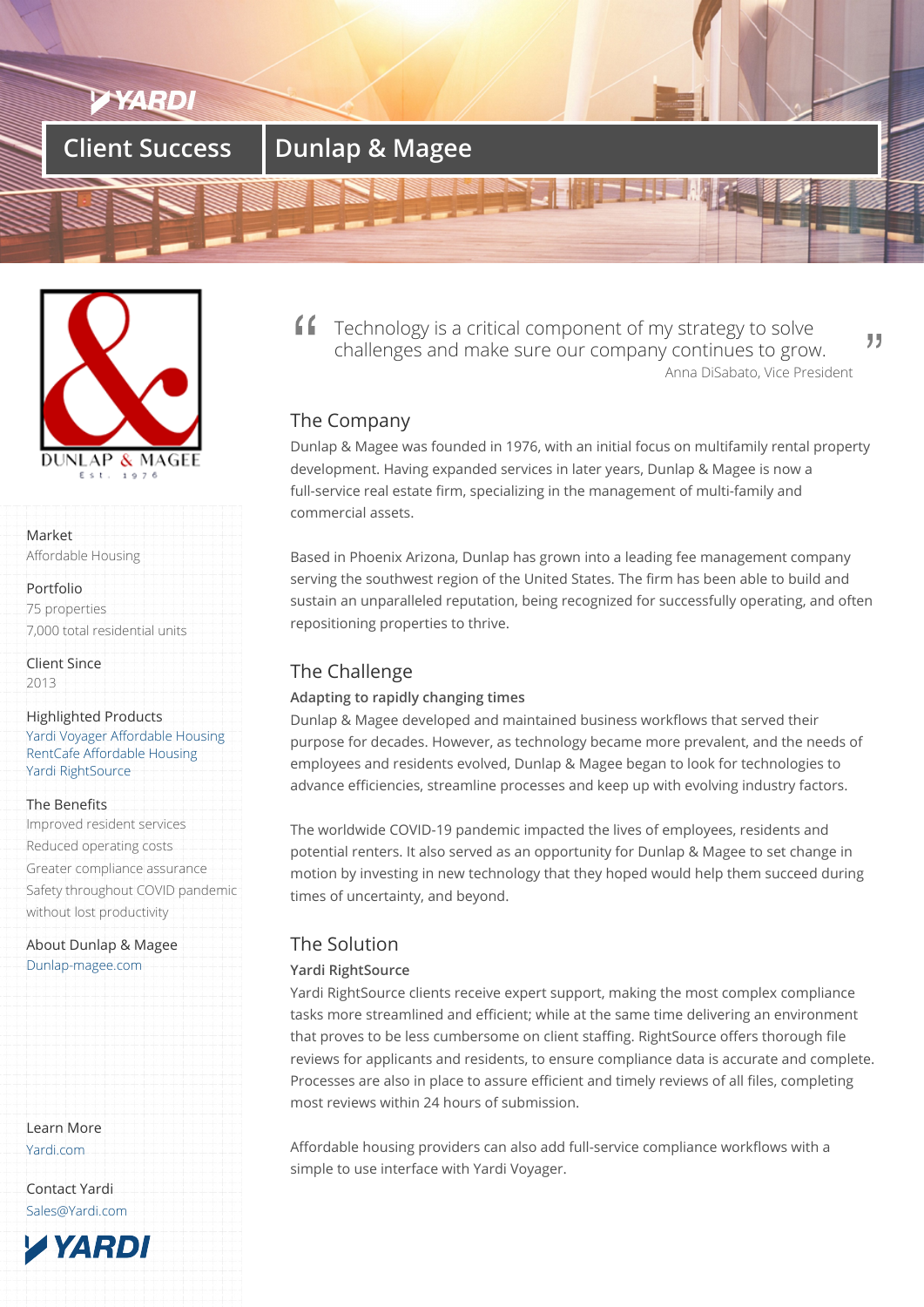# **Client Success | Dunlap & Magee**



Market

Affordable Housing

### Portfolio 75 properties 7,000 total residential units

Client Since 2013

#### Highlighted Products Yardi Voyager Affordable Housing RentCafe Affordable Housing Yardi RightSource

### [The Benefits](/products/voyager-for-affordable-housing/)

[Improved resident services](/products/rentcafe-affordable/) [Reduced operatin](/product/rightsource)g costs Greater compliance assurance Safety throughout COVID pandemic without lost productivity

About Dunlap & Magee Dunlap-magee.com

Learn More Yardi.com

Contact Yardi Sales@Yardi.com

**TYARDI** 

### **RentCafe Affordable Housing**

Affordable housing applicants use RentCafe Affordable Housing to submit rental applications online, uploading all required documentation through the provided secured portals. Affordable housing compliance teams use RentCafe to process applications, verify accuracy of submitted forms and communicate with residents to recertify eligibility annually.

## The Story

### **Looking to the future of affordable housing property management**

Vice President Anna DiSabato embraces change in her leadership position at Dunlap & Magee. She has experienced the challenges of hiring workers with the right characteristics necessary for the highly specialized affordable housing industry. She also sees that renters today are different from past generations, and that includes affordable housing residents.

"Technology is a critical component of my strategy to solve challenges and make sure our company continues to grow," says DiSabato.

Dunlap & Magee is required to maintain compliance with affordable housing programs such as Tax Credit, CDBG, HOME, Section 8, Public Housing, Section 811, local programs and more. Yardi RightSource helps their team simplify compliance by automatically updating a library of forms needed for every program. "In the past we'd spend time on a form to make sure it was up to date and collecting all of the right compliance data. Now, we look to the Yardi RightSource database," says DiSabato.

### **Going contactless**

The COVID-19 pandemic changed the way many industries do business, including affordable housing. As workers suddenly became remote full-time, organizations implemented new technologies that supported workers no longer able to see each other face to face.

Dunlap & Magee quickly adapted to contactless service delivery and used it as an opportunity to promote safety for its on-site staff and residents. "We continually monitored updates and recommendations made taking a proactive position on things like in-person interactions, unit inspections and maintenance work. We're using web-based technology where ever and whenever available to expedite these workflows as much as possible, not only for safety, but also for convenience. I expect RentCafe will help us immensely in these efforts," says DiSabato.

Taking core systems and services online has paid off for Dunlap & Magee in many situations, for example when they serve as the public housing authority for the city. In the past, they faced immense workloads when opening the public housing waiting list for new